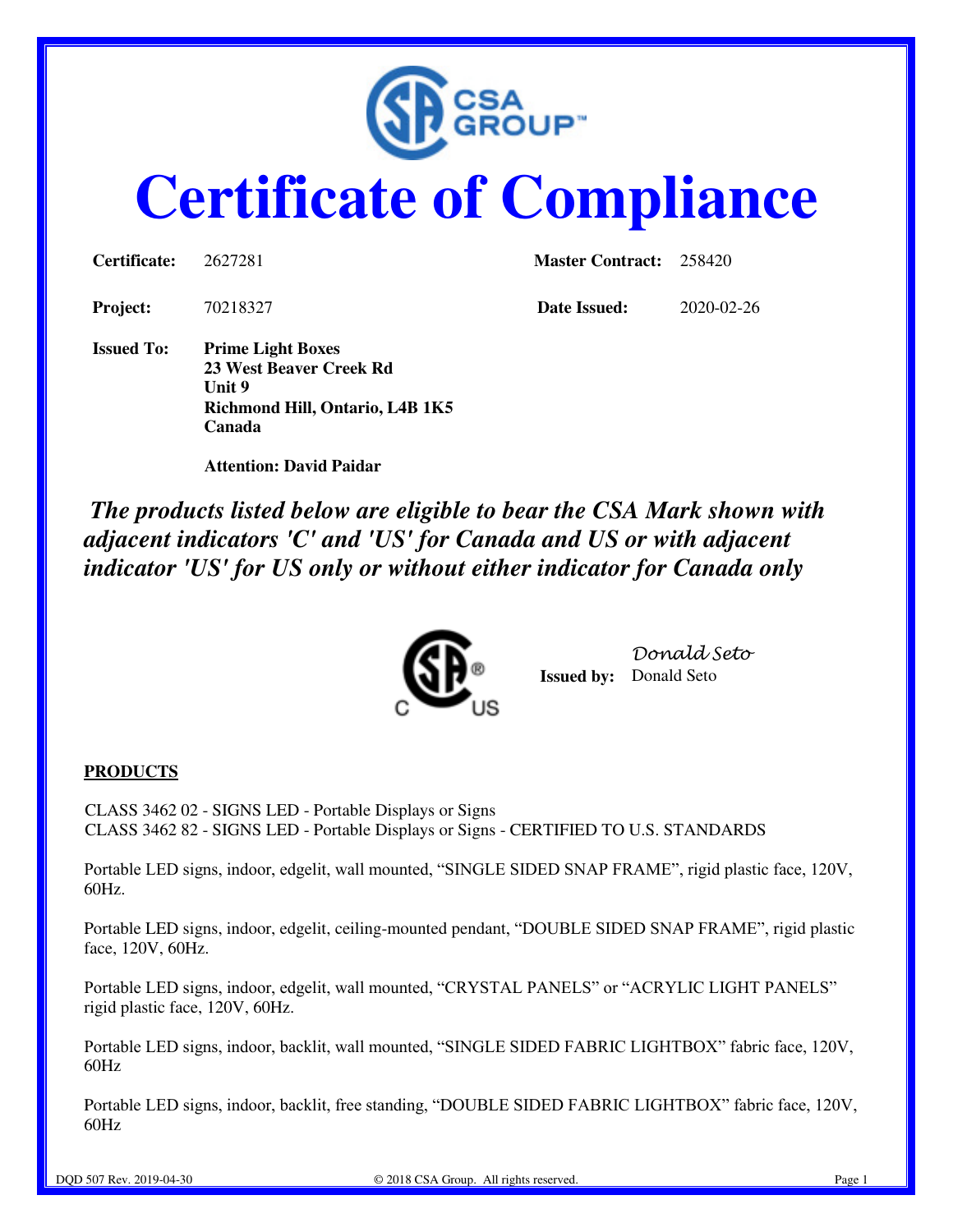

**Certificate:** 2627281 **Project:** 70218327

**Master Contract:** 258420 **Date Issued:** 2020-02-26

Notes:

The acceptability of the final installation of the above equipment shall be determined by the local authorities having jurisdictions.

#### **APPLICABLE REQUIREMENTS**

| CAN/CSA-C22.2 No. 207-15                         | - Portable and Stationary Electric Signs and Displays               |
|--------------------------------------------------|---------------------------------------------------------------------|
| CAN/CSA-C22.2 No. 250.13-17                      | - Light Emitting Diode (LED) Equipment for use in Lighting Products |
| UL/ANSI Std. No. 48 (15 <sup>th</sup> Edition) - | Electric Signs                                                      |
| UL 8750, $2nd$ . Ed. (2018)                      | - Light Emitting Diode (LED) Equipment for Use in Lighting Products |